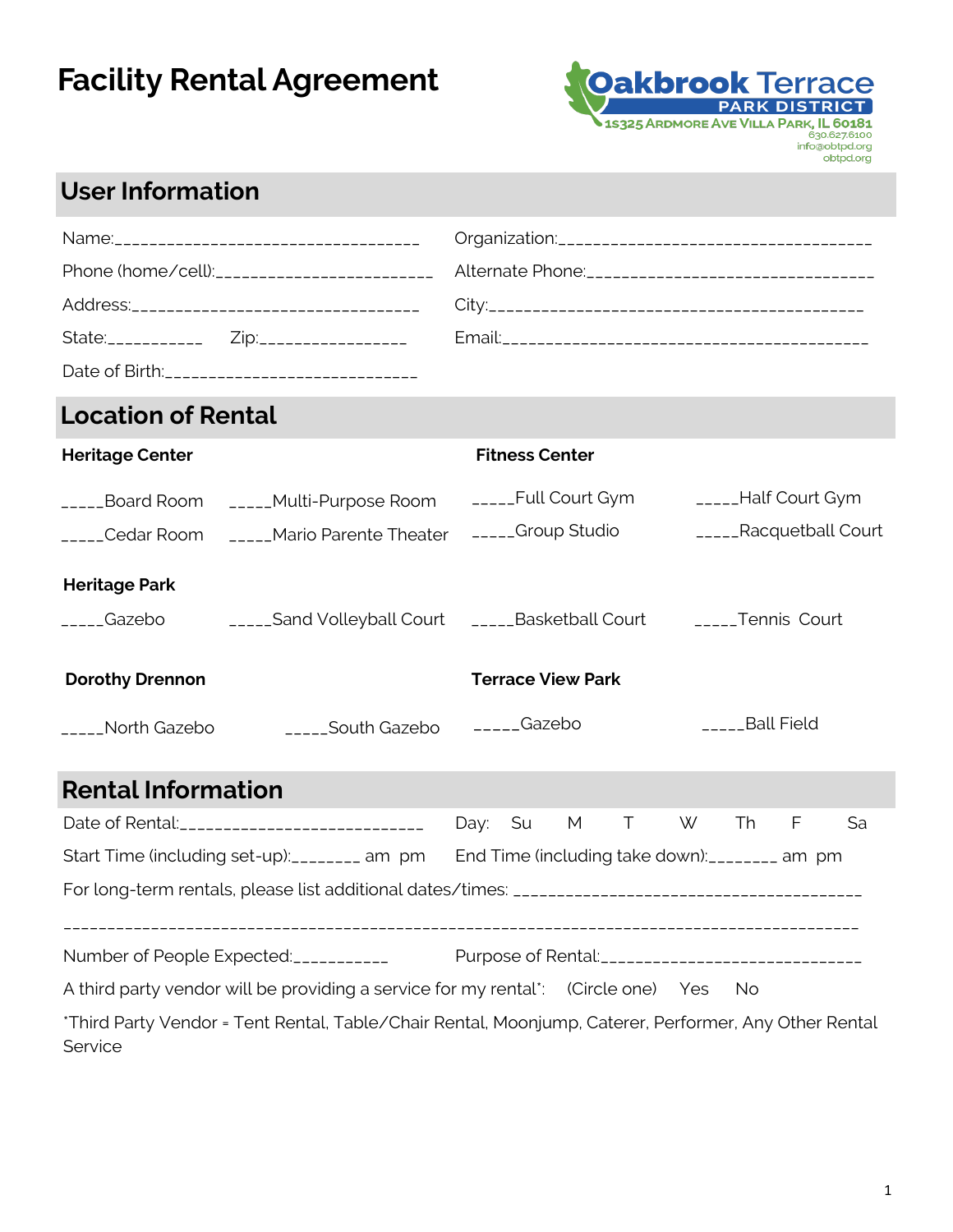

### **Rental Policies**

#### **Payment**

- A 50% non-refundable deposit is due at the time of booking to hold the reservation. All rentals are processed on a first come first served basis.
- Cancellations will result in forfeit of the 50% deposit. No refunds within 48 hours of rental.
- Final balance is due two (2) weeks prior to the rental. If balance is not paid two (2) weeks prior to the rental, the Park District will release the reservation. It is the renter's responsibility to make timely payment.
- This agreement for the use of the Oakbrook Terrace Park District facility (ies) will not be entered into by the Oakbrook Terrace Park District unless said Agreement is signed by an authorized representative or agent of User and delivered to the office of the Oakbrook Terrace Park District with appropriate security deposit.
- No refunds will be given for inclement weather.
- A credit card must be placed on file with the Park District for damages, debris or late departures.

#### **Reservation**

- Users may arrive no more than 15 minutes prior to the rental in order to setup. Any additional setup or takedown needs to be factored into the rental.
- User shall vacate the facility (ies) at the time (s) and date (s) in this agreement or be charged a pro-rata amount for every 15 minutes of overtime use.
- Users are only reserved the specific area they are renting from the Park District. Any additional amenities may be reserved at an additional fee. For outdoor gazebo rentals, please note that our parks are public property and all other facilities such as tennis courts, basketball courts, playgrounds, etc. must remain open to the public.
- Once the rental is paid in full, the Park District will issue a permit for facility use.
- Transfers are at the discretion of the Park District and are subject to availability.
- The Oakbrook Terrace Park District reserves the right to close any parks/facilities in inclement weather (extreme cold, snow, etc.). We also reserve the right to close our facilities if we deem them inhabitable (loss of heat, power, water, etc.). In these cases, the Park District will work with the renter to reschedule within six (6) months of the original rental date.
- There are portable restrooms (port-o-lets) available for groups renting outdoor space. There will not be indoor restrooms available. Portable restrooms are cleaned and stocked weekly.

#### **Damage**

- Decorations: User may not hang decorations from ceilings, use glitter/confetti, or tape/pin items to walls. Open flame candles may not be used for decoration, birthday candles are acceptable.
- No motor vehicles are allowed on Park District property without prior authorization. Absolutely no vehicles may be on Park District paths or green space. Driving and parking is only allowed on designated paved roads and parking spots.
- User shall be responsible for and will pay for any damage to Oakbrook Terrace Park District property arising out of the use of the said facility (ies)/parks pursuant to this Agreement.
- If there is damage to the facility or debris left, the Park District will charge the rental group the amount of hours it takes staff to cleanup at the rate of \$50/hour or the rate that is charged by the vendor that is hired to perform the services. This includes common areas of the facility. The vendor used is the sole discretion of the Park District. Damage to Park District equipment will be inspected and a fee will be assessed based off of damage and equipment value.

I (User) have read the above rental policies and acknowledge that I understand \_\_\_\_\_\_\_\_\_

Initials required.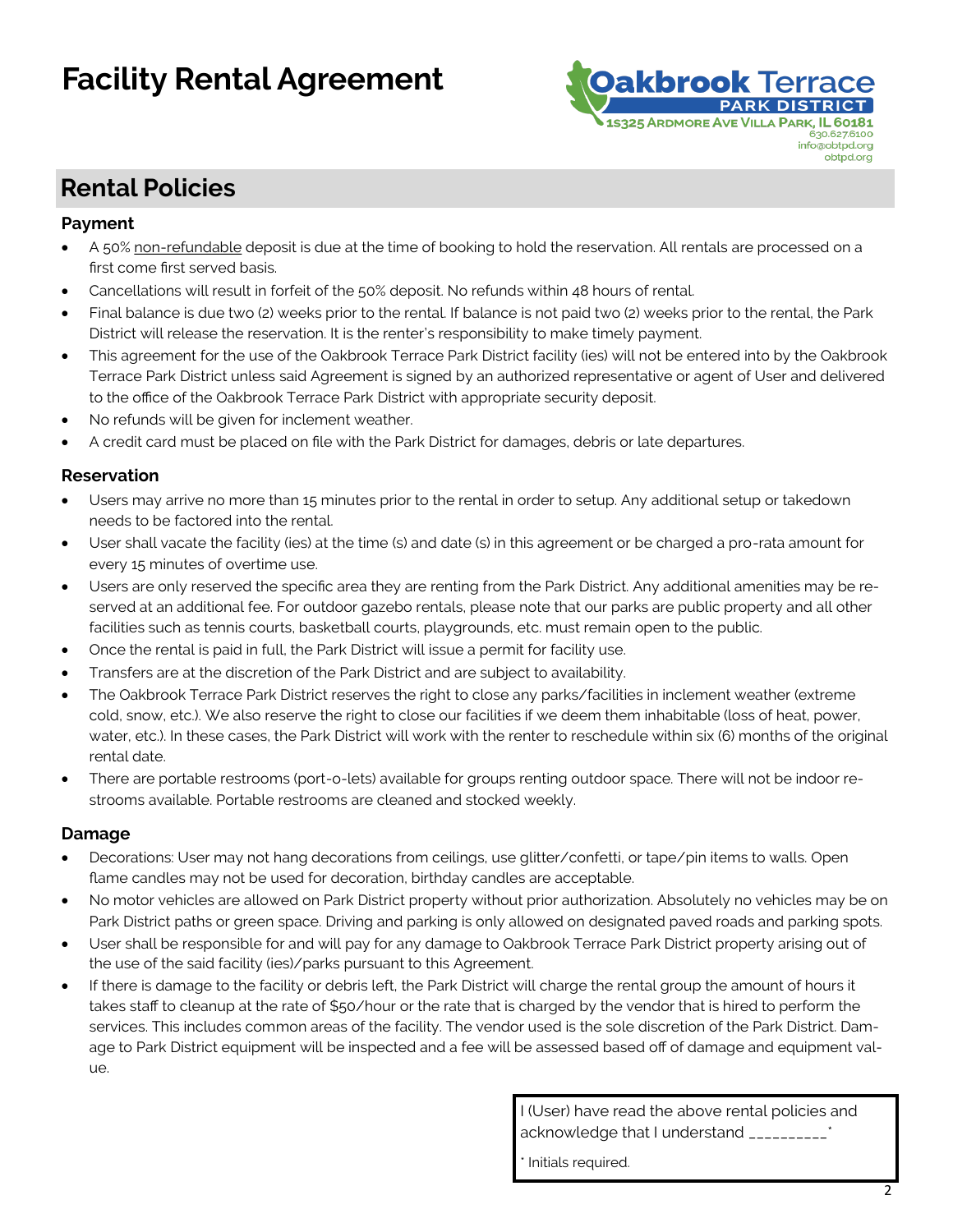

### **Rental Policies Continued...**

#### **Vendors**

• Any rental using an outside third party vendor (caterer, table/chair rental co., moonjump, etc.) must provide a certificate of insurance verifying \$1,000,000 minimum general liability insurance and naming the Oakbrook Terrace Park District as an additional insured. All certificates of Insurance are subject to approval by the Oakbrook Terrace Park District.

#### **Liability**

- Oakbrook Terrace Park District does not assume any liability for property damaged, lost or stolen on the Oakbrook Terrace Park District premises, or for personal injuries sustained on the premises during User's use of the premises and User hereby agrees to assume the full risk of any injuries, damages or loss, regardless of severity, that User may sustain as a result of this Agreement. User further agrees to waive and release the Oakbrook Terrace Park District from any and all losses, claims, suits or judgments or damages that User might sustain as a result of any and all activities connected with or associated with this Agreement.
- Oakbrook Terrace Park District equipment or property shall not be removed from the premises without written permission of the Oakbrook Terrace Park District.
- No beer, liquor or any alcoholic beverages shall be brought or consumed upon the premises or be in the possession of any member of the party. It is agreed that violation of this provision shall result in automatic revocation of all rights hereunder and the forfeiture of all fees. The foregoing shall not be interpreted as limited or revoking any rights of the Oakbrook Terrace Park District under this Agreement.
- User shall be responsible for inspecting the facility subject to this Agreement prior to each use and shall be responsible for bringing to the Oakbrook Terrace Park District's attention any potential dangers, safety hazards or problems. User is solely responsible for determining whether said facility (ies) is safe, appropriate, and/or compatible for User's intended use.
- User is solely responsible for providing any and all supervision at all times during User's use of any facility, including but not limited to the rented facility, and all common areas. Further, User shall be responsible for ensuring that User's guests and invitees comply with all applicable rules and regulations pertaining to use of Oakbrook Terrace Park District facilities.
- User shall not permit any area to be used for any disorderly or unlawful purposes during the period of this Agreement.
- User shall comply with any and all applicable rules, regulations, ordinances and permit procedures.
- This rental agreement may be revoked at any time at the discretion of the Oakbrook Terrace Park District due to misrepresentation of User, the misconduct of individuals in the group or for misuse of property. Future rentals may not be issued to User.
- This agreement is entered into solely for the benefit of the contracting parties, and nothing in this agreement is intended, either expressly or impliedly, to provide any right or benefit of any kind whatsoever to any person or entity who is not a party to this agreement, or to acknowledge, establish or impose any legal duty to any third party.
- This agreement may not be assigned by User without the Oakbrook Terrace Park Districts prior written consent.
- This agreement represents the entire understanding between the parties. This agreement may be modified or altered only by further agreement in writing between the parties.
- Interpretation of this agreement shall be governed by the laws of the State of Illinois.

I (User) have read the above rental policies and acknowledge that I understand \_\_\_\_\_\_\_\_\_\_\_\*

Initials required.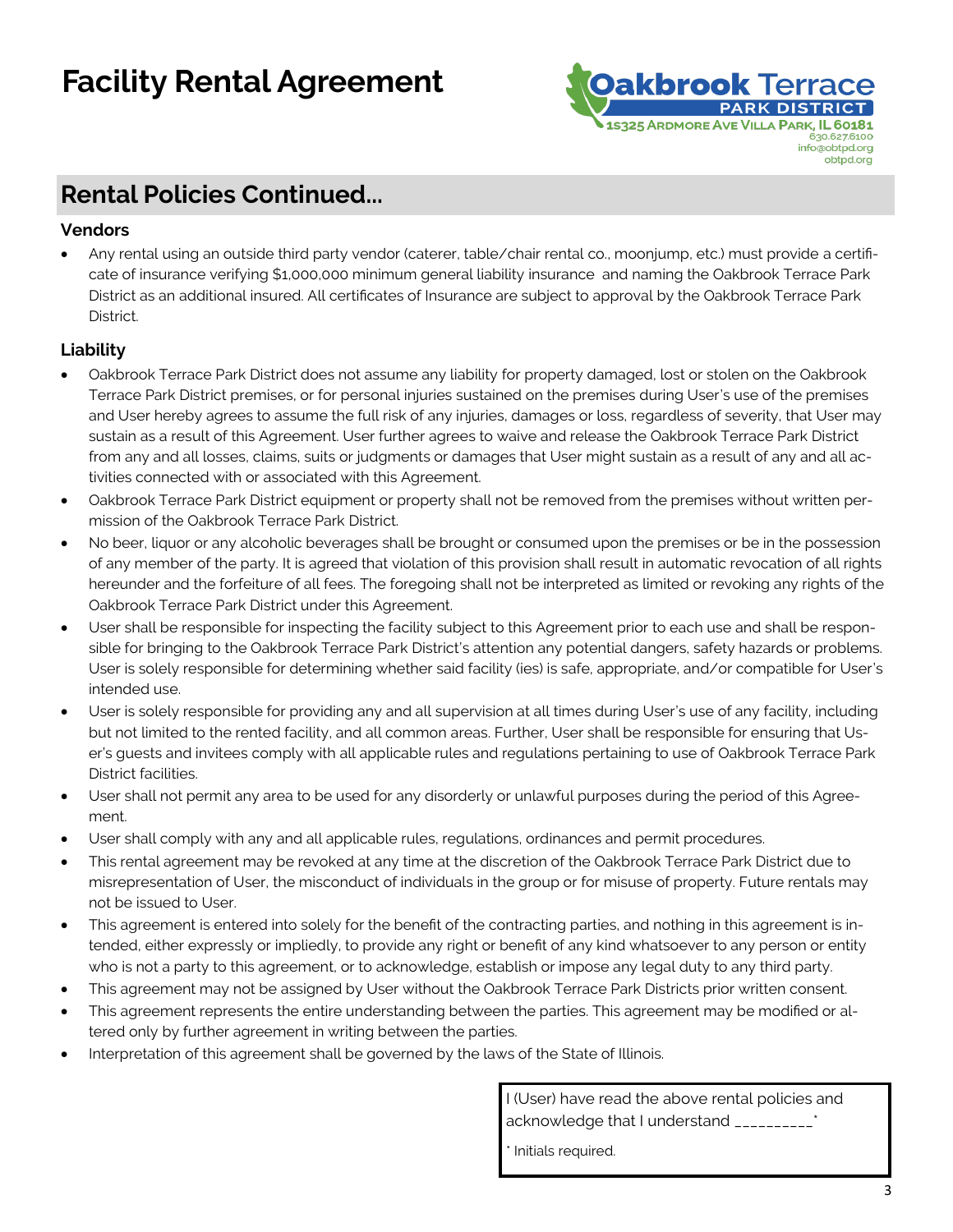

## **Rate Information**

| <b>Rental Location</b>                                                             | <b>Resident Rate</b> | <b>Non Resident Rate</b> | <b>Corporate Rate</b> | <b>Non-Profit Rate</b> |
|------------------------------------------------------------------------------------|----------------------|--------------------------|-----------------------|------------------------|
| <b>Heritage Center</b>                                                             |                      |                          |                       |                        |
| Cedar, Multi-Purpose or<br>Board Room (per hour)                                   | \$40                 | \$65                     | \$75                  | \$40                   |
| Mario Parente Theater (5<br>hour min.)                                             | \$250                | \$250                    | \$250                 | \$250                  |
| <b>Theater Additional Hour</b>                                                     | \$50                 | \$50                     | \$50                  | \$50                   |
| <b>Heritage Park</b>                                                               |                      |                          |                       |                        |
| Gazebo (3 hour min.)                                                               | \$150                | \$240                    | \$275                 | \$150                  |
| Gazebo Additional Hour                                                             | \$40                 | \$65                     | \$75                  | \$40                   |
| <b>Basketball Courts, Tennis</b><br>Courts or Sand Volleyball<br>Courts (per hour) | \$50                 | \$80                     | \$92                  | \$50                   |
| <b>Terrace View Park</b>                                                           |                      |                          |                       |                        |
| Gazebo (3 hour min.)                                                               | \$150                | \$240                    | \$275                 | \$150                  |
| Gazebo Additional Hour                                                             | \$40                 | \$65                     | \$75                  | \$40                   |
| Ball Field (per hour)                                                              | \$50                 | \$80                     | \$92                  | \$50                   |
| <b>Dorothy Drennon Park</b>                                                        |                      |                          |                       |                        |
| Gazebo (3 hour min.)                                                               | \$150                | \$240                    | \$275                 | \$150                  |
| Gazebo Additional Hour                                                             | \$40                 | \$65                     | \$75                  | \$40                   |
| <b>Fitness Center</b>                                                              |                      |                          |                       |                        |
| Full Court Gym                                                                     | \$60                 | \$96                     | \$110                 | \$60                   |
| Half Court Gym                                                                     | \$30                 | \$48                     | \$55                  | \$30                   |
| Group Studio                                                                       | \$35                 | \$55                     | \$62                  | \$35                   |
| Racquetball Court (1 hour<br>min.)                                                 | \$35                 | \$55                     | \$62                  | \$35                   |

| Facility Selection______________________________ | Total Fees_________    |
|--------------------------------------------------|------------------------|
| Additional Amenities___________________________  | Total Fees_________    |
| Total Amount Due____________________________     | 50% Deposit___________ |
| Final Amount Due______________________________   | Final Payment Due Date |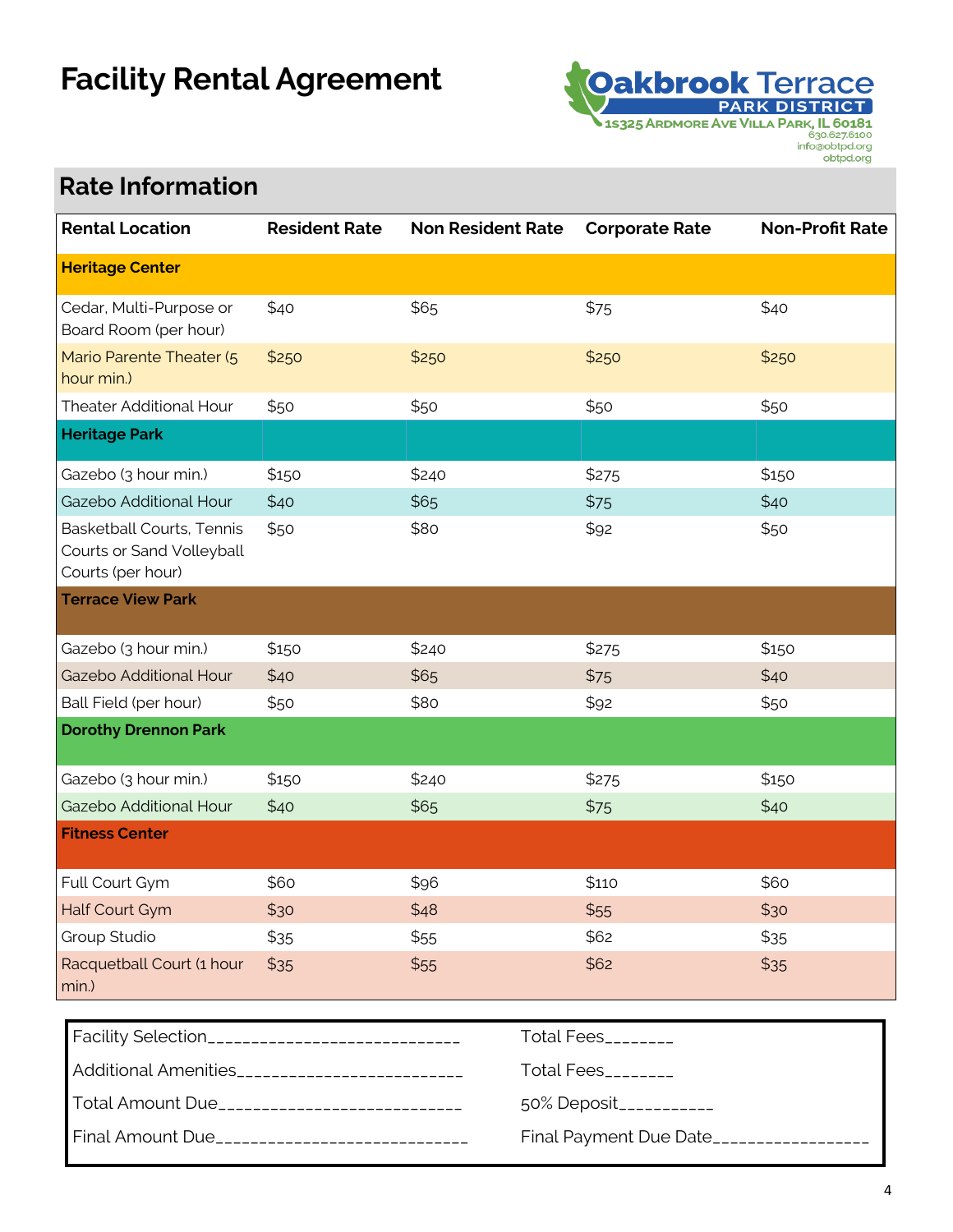

### **Payment Information**

| <b>Payment Method</b>                                                                                                                                                                                                                                                                                                   |                             |       |  |  |
|-------------------------------------------------------------------------------------------------------------------------------------------------------------------------------------------------------------------------------------------------------------------------------------------------------------------------|-----------------------------|-------|--|--|
| $\frac{1}{2}$ Cash $\frac{1}{2}$ $\frac{1}{2}$ $\frac{1}{2}$ $\frac{1}{2}$ $\frac{1}{2}$ $\frac{1}{2}$ $\frac{1}{2}$ $\frac{1}{2}$ $\frac{1}{2}$ $\frac{1}{2}$ $\frac{1}{2}$ $\frac{1}{2}$ $\frac{1}{2}$ $\frac{1}{2}$ $\frac{1}{2}$ $\frac{1}{2}$ $\frac{1}{2}$ $\frac{1}{2}$ $\frac{1}{2}$ $\frac{1}{2}$ $\frac{1}{2$ |                             |       |  |  |
|                                                                                                                                                                                                                                                                                                                         | Expiration Date____________ | $* *$ |  |  |
| Make checks payable to Oakbrook Terrace Park District                                                                                                                                                                                                                                                                   |                             |       |  |  |
|                                                                                                                                                                                                                                                                                                                         |                             |       |  |  |

#### **Acknowledgement of Payment**

Total Amount Due \$\_\_\_\_\_\_\_\_\_\_\_ Check box to pay reservation in full.

I (User) acknowledge that I am responsible for the total fees due and any charges that may occur due to the damage of the facility.

\_\_\_\_\_\_\_\_\_\_\_\_\_\_\_\_\_\_\_\_\_\_\_\_\_\_\_\_\_\_\_\_\_\_\_\_\_\_\_\_\_\_\_\_ Date\_\_\_\_\_\_\_\_\_\_\_\_\_\_\_\_\_\_\_\_\_\_\_\_\_\_\_\_\_

Signature Authorizing Payment

### **Authorization**

I (User) have read and fully understand the requirements for renting a facility/park with the Oakbrook Terrace Park District. I agree that all of the information I have provided is correct to the best of my knowledge.

I understand that if any of the information is incorrect, the Park District reserves the right to void the rental. I hold the Oakbrook Terrace Park District harmless for all injury and liability claims that may occur while on the property.

| Signature (a duly authorized representative)        | Date |
|-----------------------------------------------------|------|
|                                                     |      |
| <b>Printed Name</b>                                 |      |
|                                                     |      |
| Oakbrook Terrace Park District Authorized Signature | Date |
|                                                     |      |

\_\_\_\_\_\_\_\_\_\_\_\_\_\_\_\_\_\_\_\_\_\_\_\_\_\_\_\_\_\_\_\_\_\_\_\_\_\_\_\_\_\_\_\_\_\_ \_\_\_\_\_\_\_\_\_\_\_\_\_\_\_\_\_\_\_\_\_\_\_\_\_\_\_\_\_\_\_\_

Title

\_\_\_\_\_\_\_\_\_\_\_\_\_\_\_\_\_\_\_\_\_\_\_\_\_\_\_\_\_\_\_\_\_\_\_\_\_\_\_\_\_\_\_\_\_ \_\_\_\_\_\_\_\_\_\_\_\_\_\_\_\_\_\_\_\_\_\_\_\_\_\_\_\_\_\_\_\_\_